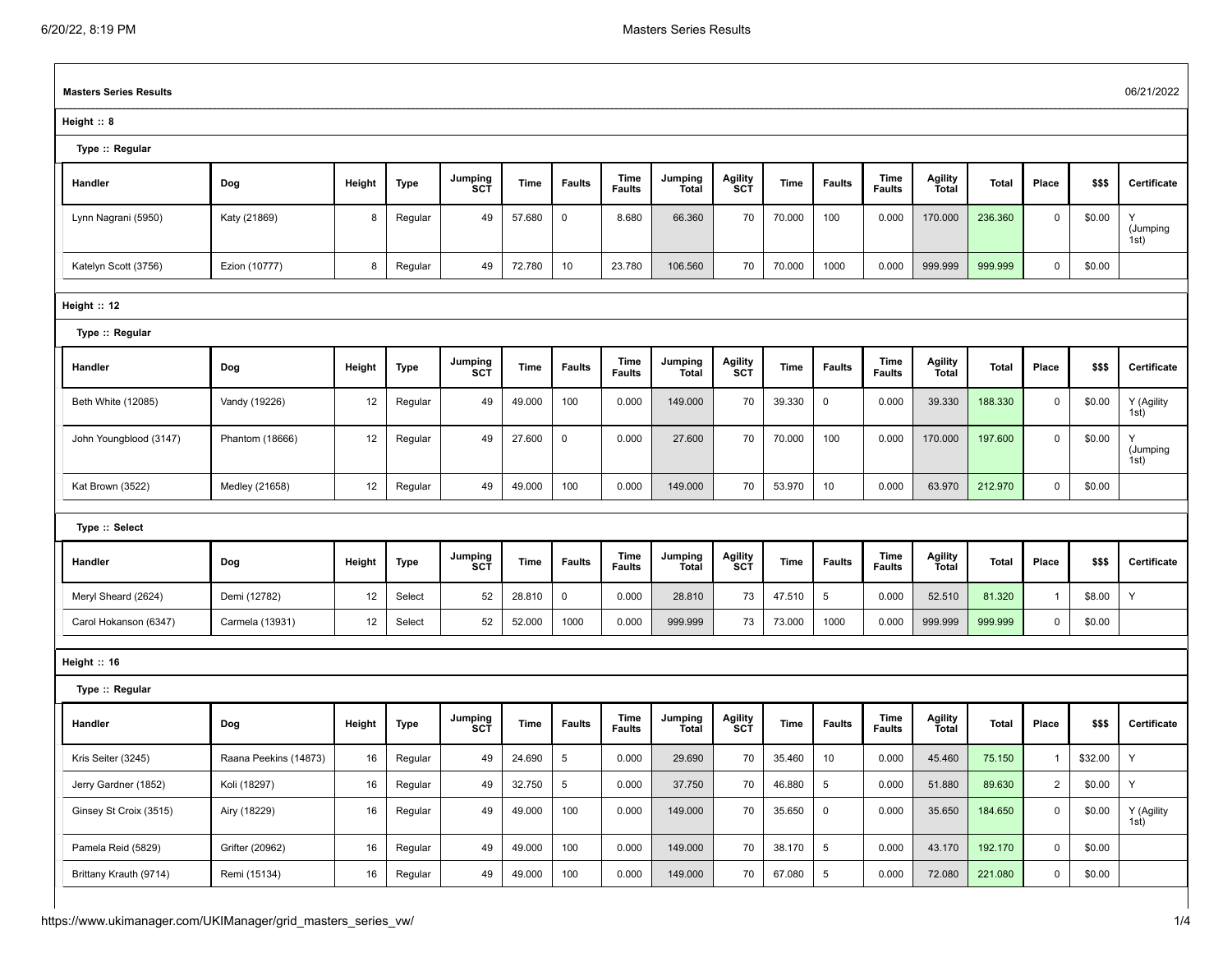## 6/20/22, 8:19 PM Masters Series Results

| Judy Chaet (2241)         | Leila (12156)     | 16     | Regular     | 49                    | 49.000 | 100           | 0.000                 | 149.000                 | 70                    | 70.000 | 100           | 0.000                 | 170.000                        | 319.000      | 0              | \$0.00  |                       |
|---------------------------|-------------------|--------|-------------|-----------------------|--------|---------------|-----------------------|-------------------------|-----------------------|--------|---------------|-----------------------|--------------------------------|--------------|----------------|---------|-----------------------|
| Sheyla Gutierrez (3604)   | Rebel (15995)     | 16     | Regular     | 49                    | 49.000 | 100           | 0.000                 | 149.000                 | 70                    | 70.000 | 100           | 0.000                 | 170.000                        | 319.000      | 0              | \$0.00  |                       |
| Carol Hokanson (6347)     | Algut (9508)      | 16     | Regular     | 49                    | 49.000 | 100           | 0.000                 | 149.000                 | 70                    | 70.000 | 1000          | 0.000                 | 999.999                        | 999.999      | 0              | \$0.00  |                       |
|                           |                   |        |             |                       |        |               |                       |                         |                       |        |               |                       |                                |              |                |         |                       |
| Type :: Select            |                   |        |             |                       |        |               |                       |                         |                       |        |               |                       |                                |              |                |         |                       |
| Handler                   | Dog               | Height | <b>Type</b> | Jumping<br>SCT        | Time   | <b>Faults</b> | Time<br><b>Faults</b> | Jumping<br><b>Total</b> | <b>Agility</b><br>SCT | Time   | <b>Faults</b> | Time<br><b>Faults</b> | <b>Agility</b><br><b>Total</b> | <b>Total</b> | Place          | \$\$\$  | Certificate           |
| Laura Boyce (12739)       | Favor (20405)     | 16     | Select      | 48                    | 28.220 | $\mathbf 0$   | 0.000                 | 28.220                  | 67                    | 43.540 | 0             | 0.000                 | 43.540                         | 71.760       | $\mathbf{1}$   | \$33.60 | Y                     |
| Meryl Sheard (2624)       | Stun (10120)      | 16     | Select      | 48                    | 29.240 | $\mathsf 0$   | 0.000                 | 29.240                  | 67                    | 44.360 | $\pmb{0}$     | 0.000                 | 44.360                         | 73.600       | $\overline{2}$ | \$14.40 | Y                     |
| Judy Wiltsek (1778)       | Zino (9622)       | 16     | Select      | 48                    | 27.500 | 5             | 0.000                 | 32.500                  | 67                    | 42.840 | $\mathsf{O}$  | 0.000                 | 42.840                         | 75.340       | 0              | \$0.00  |                       |
| John Youngblood (3147)    | Razzles (5562)    | 16     | Select      | 48                    | 31.000 | $\mathsf 0$   | 0.000                 | 31.000                  | 67                    | 44.700 | 10            | 0.000                 | 54.700                         | 85.700       | 0              | \$0.00  |                       |
| Elaine Boris (3976)       | Seelie (12765)    | 16     | Select      | 48                    | 35.620 | 5             | 0.000                 | 40.620                  | 67                    | 49.710 | 5             | 0.000                 | 54.710                         | 95.330       | $\pmb{0}$      | \$0.00  |                       |
| Dave Hill (5506)          | Viper (8156)      | 16     | Select      | 48                    | 48.000 | 100           | 0.000                 | 148.000                 | 67                    | 36.980 | $\mathbf 0$   | 0.000                 | 36.980                         | 184.980      | $\mathbf 0$    | \$0.00  | Y (Agility<br>1st)    |
| Rachel Carlson (3068)     | Rocky (10422)     | 16     | Select      | 48                    | 48.000 | 100           | 0.000                 | 148.000                 | 67                    | 38.910 | $\mathsf{O}$  | 0.000                 | 38.910                         | 186.910      | $\mathbf 0$    | \$0.00  |                       |
| Judy Wiltsek (1778)       | Roo (20028)       | 16     | Select      | 48                    | 48.000 | 100           | 0.000                 | 148.000                 | 67                    | 40.080 | $\mathsf 0$   | 0.000                 | 40.080                         | 188.080      | 0              | \$0.00  |                       |
| Kat Brown (3522)          | Elite (9280)      | 16     | Select      | 48                    | 48.000 | 100           | 0.000                 | 148.000                 | 67                    | 41.140 | 0             | 0.000                 | 41.140                         | 189.140      | 0              | \$0.00  |                       |
| Candace Atchison (2316)   | Pressa (5798)     | 16     | Select      | 48                    | 30.500 | $\mathsf 0$   | 0.000                 | 30.500                  | 67                    | 67.000 | 100           | 0.000                 | 167.000                        | 197.500      | $\mathbf 0$    | \$0.00  |                       |
| Amy Gooch (11010)         | Zinger (17343)    | 16     | Select      | 48                    | 31.080 | 10            | 0.000                 | 41.080                  | 67                    | 67.000 | 100           | 0.000                 | 167.000                        | 208.080      | 0              | \$0.00  |                       |
| Katelyn Scott (3756)      | Carbon (5551)     | 16     | Select      | 48                    | 48.000 | 100           | 0.000                 | 148.000                 | 67                    | 67.000 | 1000          | 0.000                 | 999.999                        | 999.999      | 0              | \$0.00  |                       |
|                           |                   |        |             |                       |        |               |                       |                         |                       |        |               |                       |                                |              |                |         |                       |
| Height :: 20              |                   |        |             |                       |        |               |                       |                         |                       |        |               |                       |                                |              |                |         |                       |
| Type :: Regular           |                   |        |             |                       |        |               |                       |                         |                       |        |               |                       |                                |              |                |         |                       |
| Handler                   | Dog               | Height | <b>Type</b> | Jumping<br><b>SCT</b> | Time   | <b>Faults</b> | Time<br><b>Faults</b> | Jumping<br>Total        | <b>Agility</b><br>SCT | Time   | <b>Faults</b> | Time<br><b>Faults</b> | Agility<br><b>Total</b>        | Total        | Place          | \$\$\$  | Certificate           |
| Rachel Carlson (3068)     | Seismic (25299)   | 20     | Regular     | 45                    | 27.140 | $\mathsf 0$   | 0.000                 | 27.140                  | 64                    | 37.620 | $\mathsf{O}$  | 0.000                 | 37.620                         | 64.760       | 1              | \$42.00 | Y                     |
| Barbara Hill (5502)       | Shoofly (19260)   | 20     | Regular     | 45                    | 24.790 | 5             | 0.000                 | 29.790                  | 64                    | 36.220 | 0             | 0.000                 | 36.220                         | 66.010       | $\overline{c}$ | \$18.00 | Y                     |
| Don St. Croix (2946)      | #1 Hottie (18219) | 20     | Regular     | 45                    | 24.310 | 10            | 0.000                 | 34.310                  | 64                    | 35.260 | 0             | 0.000                 | 35.260                         | 69.570       | 0              | \$0.00  |                       |
| Greg Scott (5345)         | Raezr (21835)     | 20     | Regular     | 45                    | 31.390 | $\mathbf 0$   | 0.000                 | 31.390                  | 64                    | 46.800 | $\mathbf 0$   | 0.000                 | 46.800                         | 78.190       | 0              | \$0.00  |                       |
| Carol Greer (2221)        | Kai (12788)       | 20     | Regular     | 45                    | 29.400 | 5             | 0.000                 | 34.400                  | 64                    | 44.780 | 5             | 0.000                 | 49.780                         | 84.180       | 0              | \$0.00  |                       |
| Connie Dieball (12603)    | Jolene (20117)    | 20     | Regular     | 45                    | 31.440 | 5             | 0.000                 | 36.440                  | 64                    | 44.620 | 5             | 0.000                 | 49.620                         | 86.060       | $\pmb{0}$      | \$0.00  |                       |
| Kris Seiter (3245)        | Naavdanya (22598) | 20     | Regular     | 45                    | 45.000 | 100           | 0.000                 | 145.000                 | 64                    | 35.220 | $\mathbf 0$   | 0.000                 | 35.220                         | 180.220      | $\mathbf 0$    | \$0.00  | Y (Agility<br>1st)    |
| Melissa Tiedemann (10273) | Savvy (16087)     | 20     | Regular     | 45                    | 24.560 | $\mathbf 0$   | 0.000                 | 24.560                  | 64                    | 64.000 | 100           | 0.000                 | 164.000                        | 188.560      | $\pmb{0}$      | \$0.00  | Y<br>(Jumping<br>1st) |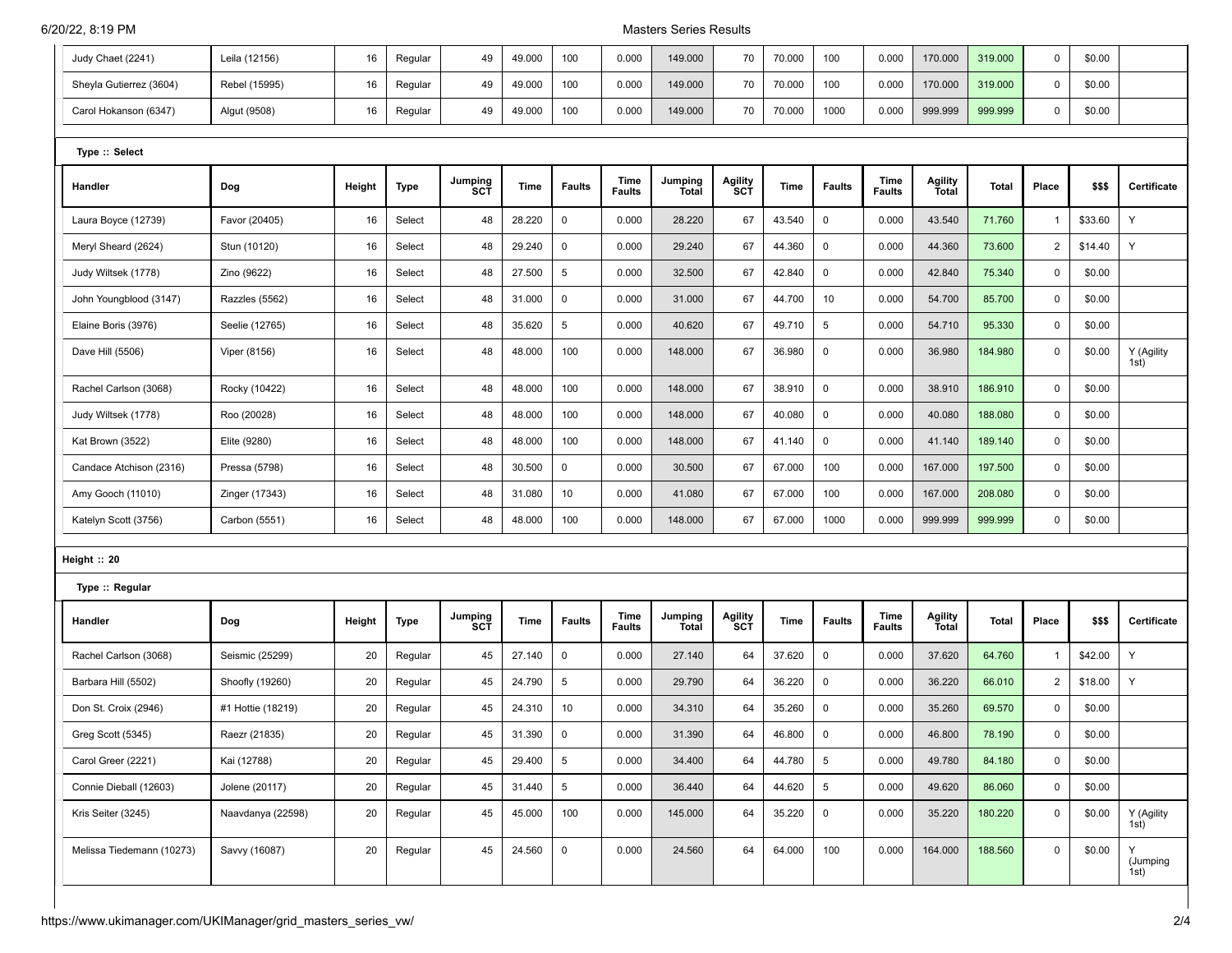## 6/20/22, 8:19 PM Masters Series Results

| Richard Eggie (2899)      | Babe (20895)            | 20     | Regular | 45             | 25.370 | $\mathsf 0$   | 0.000                 | 25.370                  | 64                    | 64.000 | 100           | 0.000                 | 164.000                 | 189.370      | $\mathbf 0$  | \$0.00  |                       |
|---------------------------|-------------------------|--------|---------|----------------|--------|---------------|-----------------------|-------------------------|-----------------------|--------|---------------|-----------------------|-------------------------|--------------|--------------|---------|-----------------------|
| Babette DeLaune (12814)   | Shazam (20563)          | 20     | Regular | 45             | 45.000 | 100           | 0.000                 | 145.000                 | 64                    | 40.280 | 5             | 0.000                 | 45.280                  | 190.280      | 0            | \$0.00  |                       |
| Debbie Roen (15374)       | Joey (25319)            | 20     | Regular | 45             | 28.300 | 5             | 0.000                 | 33.300                  | 64                    | 64.000 | 100           | 0.000                 | 164.000                 | 197.300      | 0            | \$0.00  |                       |
| Judy Kozma (2326)         | Kolo (8962)             | 20     | Regular | 45             | 45.000 | 100           | 0.000                 | 145.000                 | 64                    | 64.000 | 100           | 0.000                 | 164.000                 | 309.000      | $\mathbf 0$  | \$0.00  |                       |
| Katelyn Scott (3756)      | <b>Titanium (20107)</b> | 20     | Regular | 45             | 45.000 | 100           | 0.000                 | 145.000                 | 64                    | 64.000 | 100           | 0.000                 | 164.000                 | 309.000      | $\mathbf 0$  | \$0.00  |                       |
| Robin Tower (11421)       | Britt (180071)          | 20     | Regular | 45             | 45.000 | 100           | 0.000                 | 145.000                 | 64                    | 64.000 | 100           | 0.000                 | 164.000                 | 309.000      | 0            | \$0.00  |                       |
| Catherine Holmes (354)    | Sloane Ranger (17118)   | 20     | Regular | 45             | 45.000 | 100           | 0.000                 | 145.000                 | 64                    | 64.000 | 100           | 0.000                 | 164.000                 | 309.000      | 0            | \$0.00  |                       |
| Type :: Select            |                         |        |         |                |        |               |                       |                         |                       |        |               |                       |                         |              |              |         |                       |
|                           |                         |        |         |                |        |               |                       |                         |                       |        |               |                       |                         |              |              |         |                       |
| Handler                   | Dog                     | Height | Type    | Jumping<br>SCT | Time   | <b>Faults</b> | Time<br><b>Faults</b> | Jumping<br>Total        | Agility<br><b>SCT</b> | Time   | <b>Faults</b> | Time<br><b>Faults</b> | Agility<br>Total        | <b>Total</b> | Place        | \$\$\$  | Certificate           |
| Mimi Fountain (2897)      | Hot (20147)             | 20     | Select  | 48             | 48.000 | 100           | 0.000                 | 148.000                 | 67                    | 67.000 | 100           | 0.000                 | 167.000                 | 315.000      | 0            | \$0.00  |                       |
| Height :: 22              |                         |        |         |                |        |               |                       |                         |                       |        |               |                       |                         |              |              |         |                       |
| Type :: Regular           |                         |        |         |                |        |               |                       |                         |                       |        |               |                       |                         |              |              |         |                       |
|                           |                         |        |         |                |        |               | Time                  | Jumping                 |                       |        |               | Time                  |                         |              |              |         |                       |
| Handler                   | Dog                     | Height | Type    | Jumping<br>SCT | Time   | <b>Faults</b> | <b>Faults</b>         | Total                   | <b>Agility</b><br>SCT | Time   | <b>Faults</b> | <b>Faults</b>         | Agility<br>Total        | Total        | Place        | \$\$\$  | Certificate           |
| Stacey Trollinger (2245)  | Kaiju (15808)           | 22     | Regular | 45             | 25.720 | $\mathsf 0$   | 0.000                 | 25.720                  | 64                    | 35.570 | 10            | 0.000                 | 45.570                  | 71.290       | 1            | \$28.00 | Υ                     |
| Kathy Wood (1401)         | Coda (19754)            | 22     | Regular | 45             | 26.630 | $\mathsf 0$   | 0.000                 | 26.630                  | 64                    | 64.000 | 100           | 0.000                 | 164.000                 | 190.630      | $\mathbf 0$  | \$0.00  |                       |
| Renee Clark (3051)        | Aero (14164)            | 22     | Regular | 45             | 45.000 | 100           | 0.000                 | 145.000                 | 64                    | 41.860 | 5             | 0.000                 | 46.860                  | 191.860      | 0            | \$0.00  |                       |
| Monika Wiercinski (3150)  | Dash (12637)            | 22     | Regular | 45             | 45.000 | 100           | 0.000                 | 145.000                 | 64                    | 64.000 | 100           | 0.000                 | 164.000                 | 309.000      | 0            | \$0.00  |                       |
| Rosemary Abell (7457)     | Stealth (22010)         | 22     | Regular | 45             | 45.000 | 100           | 0.000                 | 145.000                 | 64                    | 64.000 | 100           | 0.000                 | 164.000                 | 309.000      | 0            | \$0.00  |                       |
| Amanda Brandenburg (7715) | Sway (21700)            | 22     | Regular | 45             | 45.000 | 100           | 0.000                 | 145.000                 | 64                    | 64.000 | 1000          | 0.000                 | 999.999                 | 999.999      | 0            | \$0.00  |                       |
| Beth Bradshaw (4649)      | Aine (21254)            | 22     | Regular | 45             | 45.000 | 100           | 0.000                 | 145.000                 | 64                    | 64.000 | 1000          | 0.000                 | 999.999                 | 999.999      | 0            | \$0.00  |                       |
| Height :: 24              |                         |        |         |                |        |               |                       |                         |                       |        |               |                       |                         |              |              |         |                       |
| Type :: Regular           |                         |        |         |                |        |               |                       |                         |                       |        |               |                       |                         |              |              |         |                       |
| Handler                   | Dog                     | Height | Type    | Jumping<br>SCT | Time   | <b>Faults</b> | Time<br>Faults        | Jumping<br><b>Total</b> | Agility<br><b>SCT</b> | Time   | <b>Faults</b> | Time<br><b>Faults</b> | Agility<br><b>Total</b> | <b>Total</b> | Place        | \$\$\$  | Certificate           |
| Dave Hill (5506)          | Veni (19259)            | 24     | Regular | 45             | 27.650 | 5             | 0.000                 | 32.650                  | 64                    | 38.430 | $\mathsf 0$   | 0.000                 | 38.430                  | 71.080       | $\mathbf{1}$ | \$20.00 | Y                     |
| Sheyla Gutierrez (3604)   | Kyber (18833)           | 24     | Regular | 45             | 23.990 | 5             | 0.000                 | 28.990                  | 64                    | 64.000 | 100           | 0.000                 | 164.000                 | 192.990      | 0            | \$0.00  | Y<br>(Jumping<br>1st) |
| Pamela Shattuck (7623)    | Flirt (11583)           | 24     | Regular | 45             | 25.930 | 10            | 0.000                 | 35.930                  | 64                    | 64.000 | 100           | 0.000                 | 164.000                 | 199.930      | $\mathsf 0$  | \$0.00  |                       |
| Melissa Tiedemann (10273) | Dauntless (19960)       | 24     | Regular | 45             | 45.000 | 100           | 0.000                 | 145.000                 | 64                    | 64.000 | 100           | 0.000                 | 164.000                 | 309.000      | $\mathsf 0$  | \$0.00  |                       |
| Laura Rose Cole (13646)   | Lad (22238)             | 24     | Regular | 45             | 45.000 | 100           | 0.000                 | 145.000                 | 64                    | 64.000 | 1000          | 0.000                 | 999.999                 | 999.999      | 0            | \$0.00  |                       |